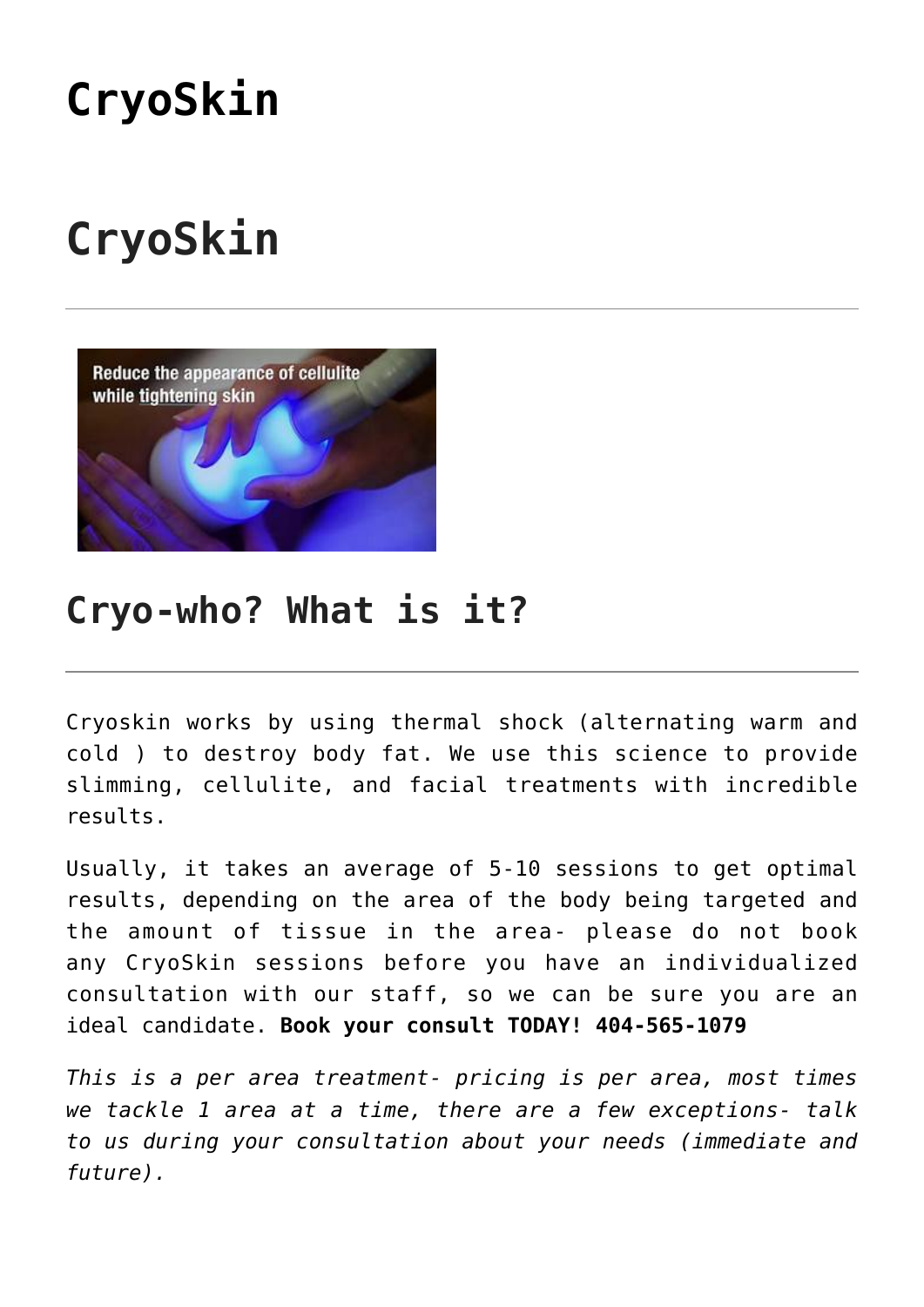# **CryoSkin 3.0 Toning & Sliming 45-minute session (per target area)**

# **Type**

**Rate**

**Single Session**

**\$260**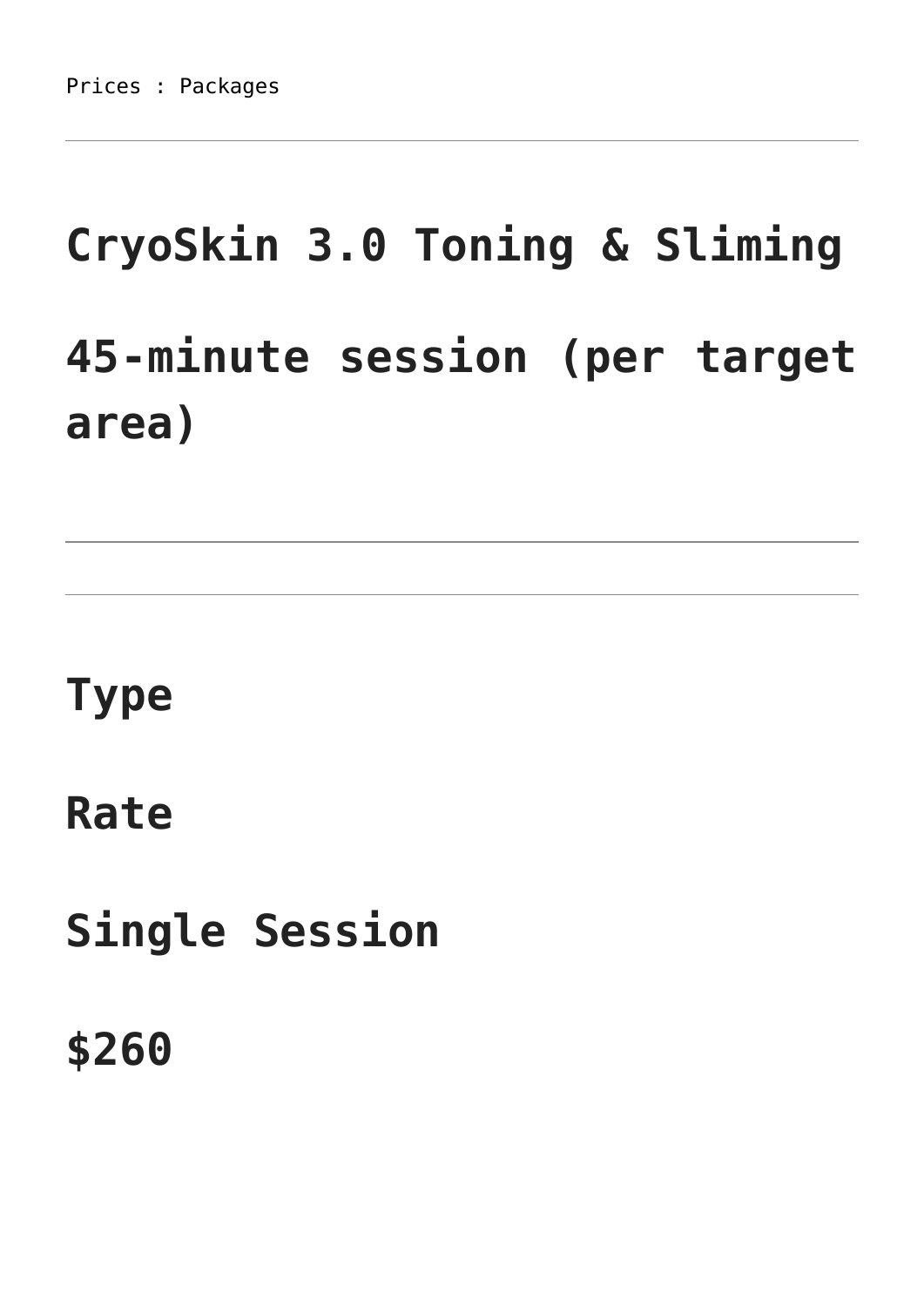# **5 pack**

## **\$1125**

# **10 pack**

# **\$2100**

# **20 pack**

# **\$3900**

Prices : Packages

# **CryoSkin 3.0 Toning Facial**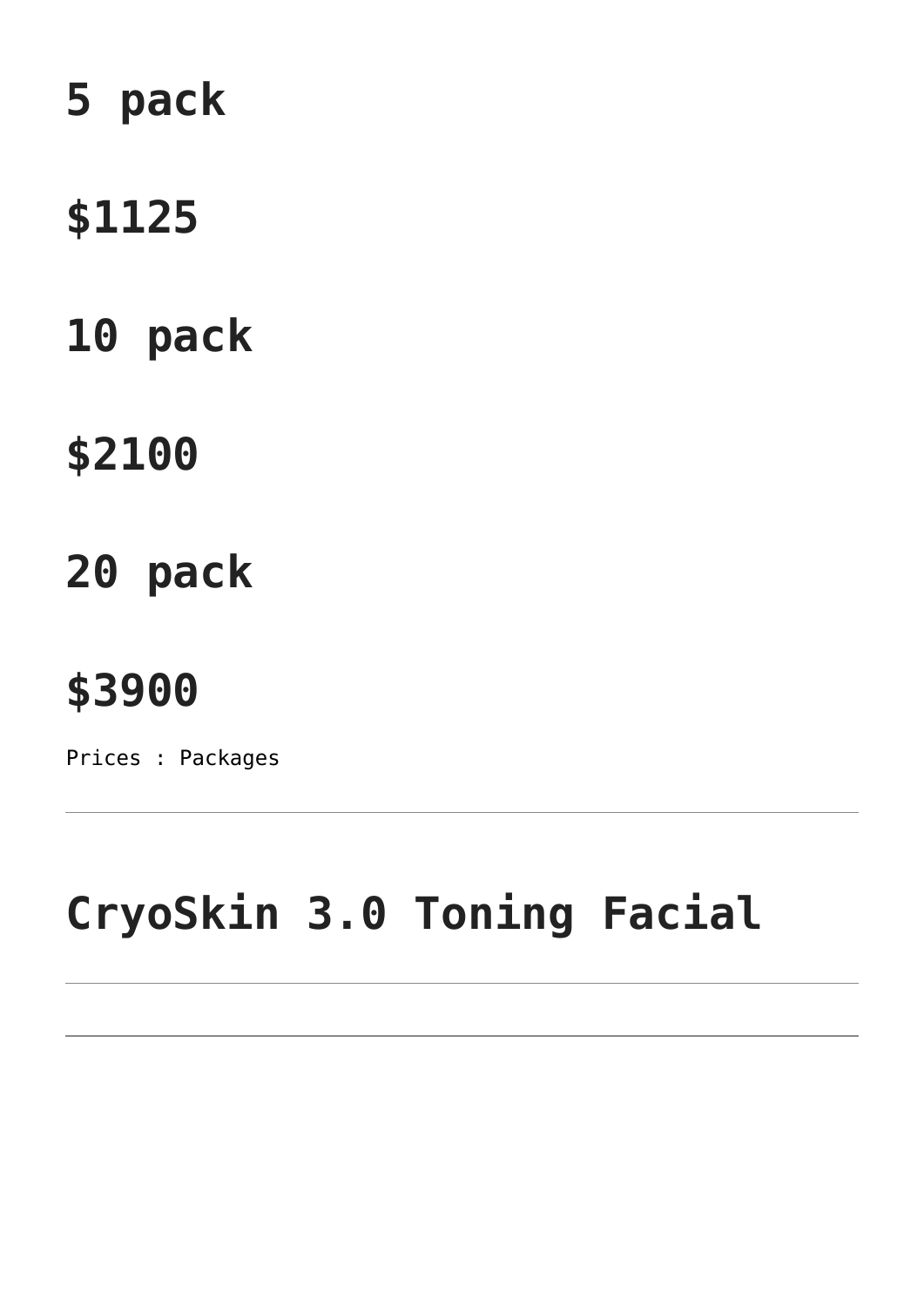# **Type**

# **Rate**

**Single Session**

# **\$175**

**5 pack**

# **\$700**

**10 pack**

# **\$700**

# **20 pack**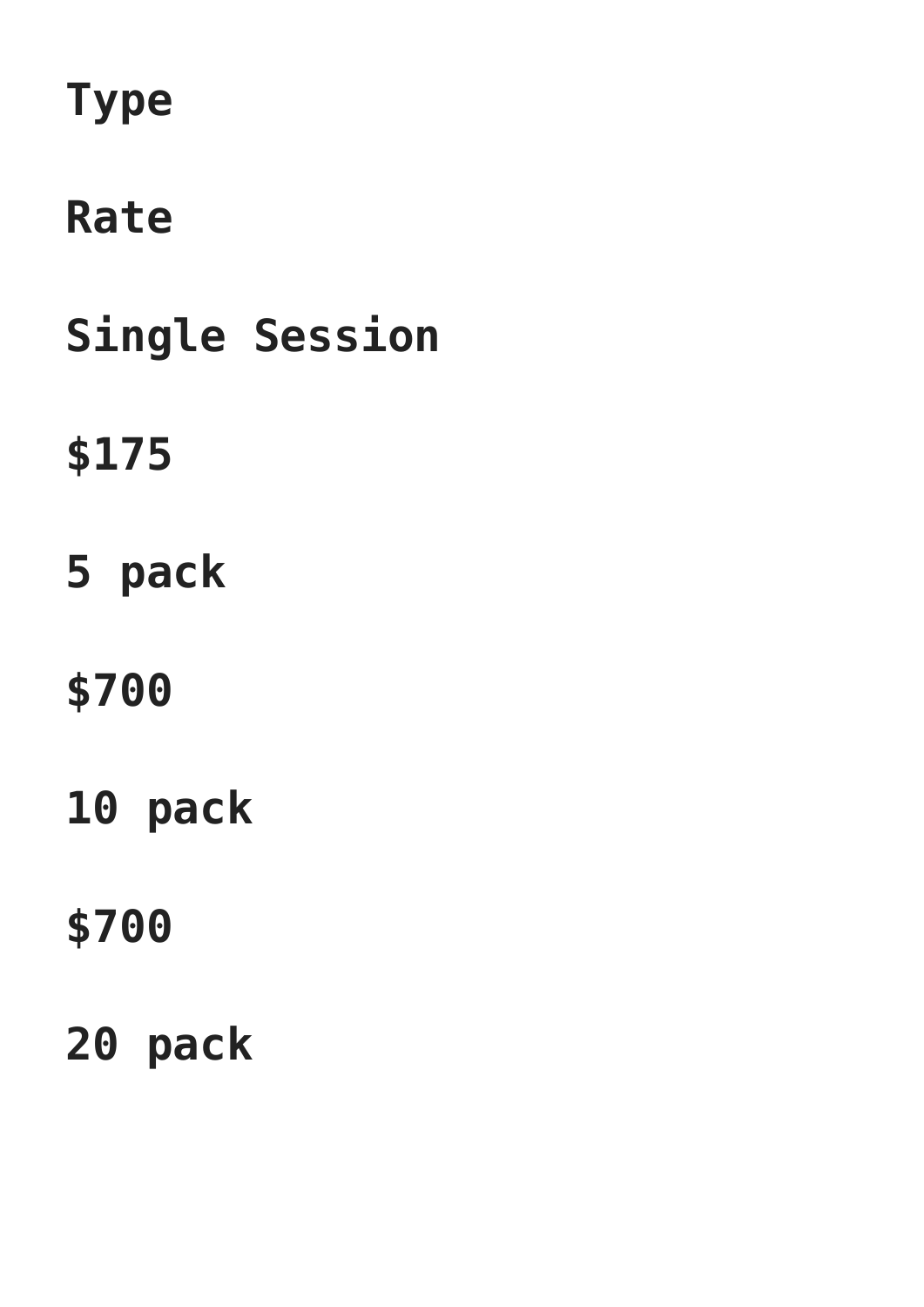

## **TREATMENTS:**

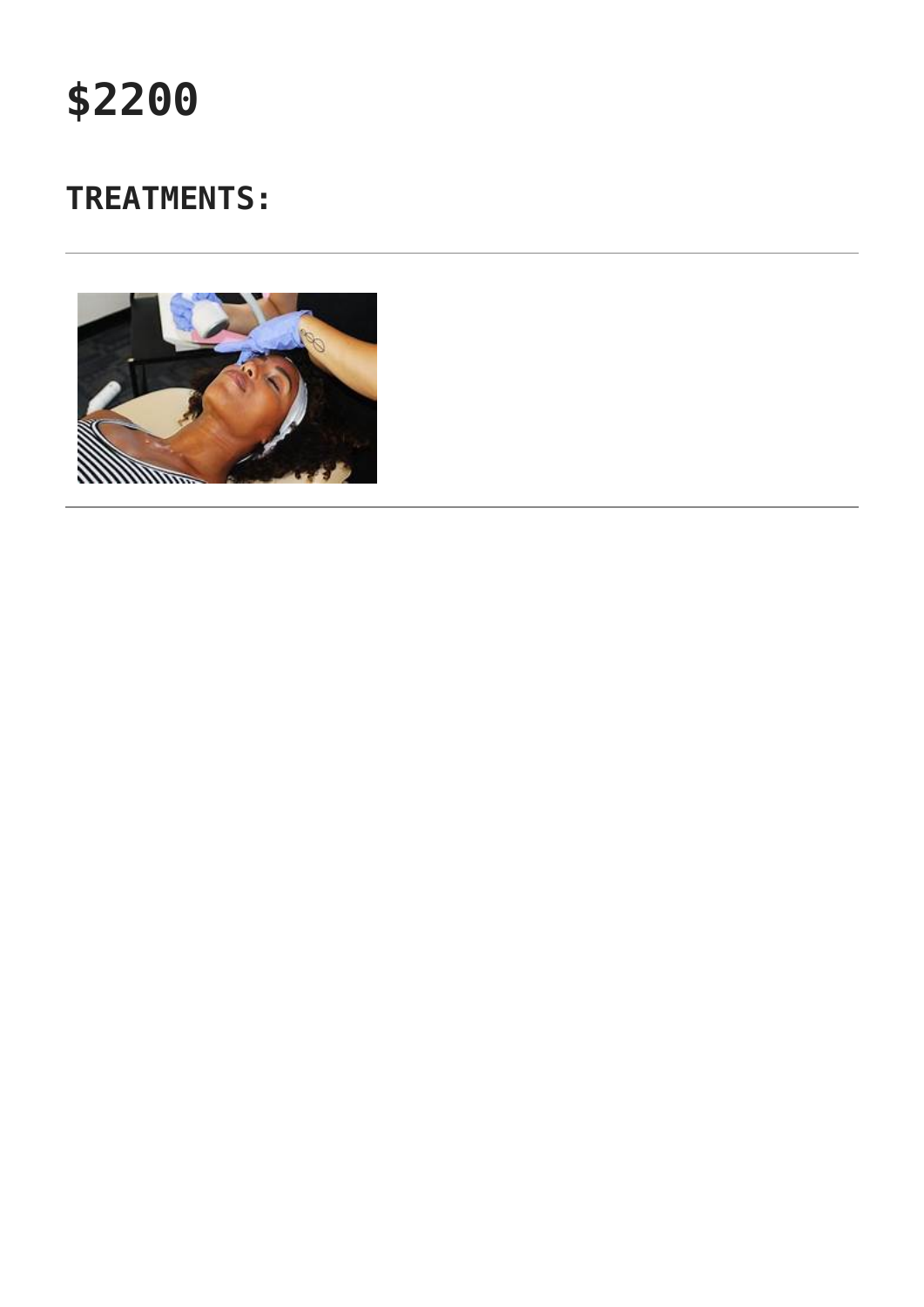



Cryortoning Facial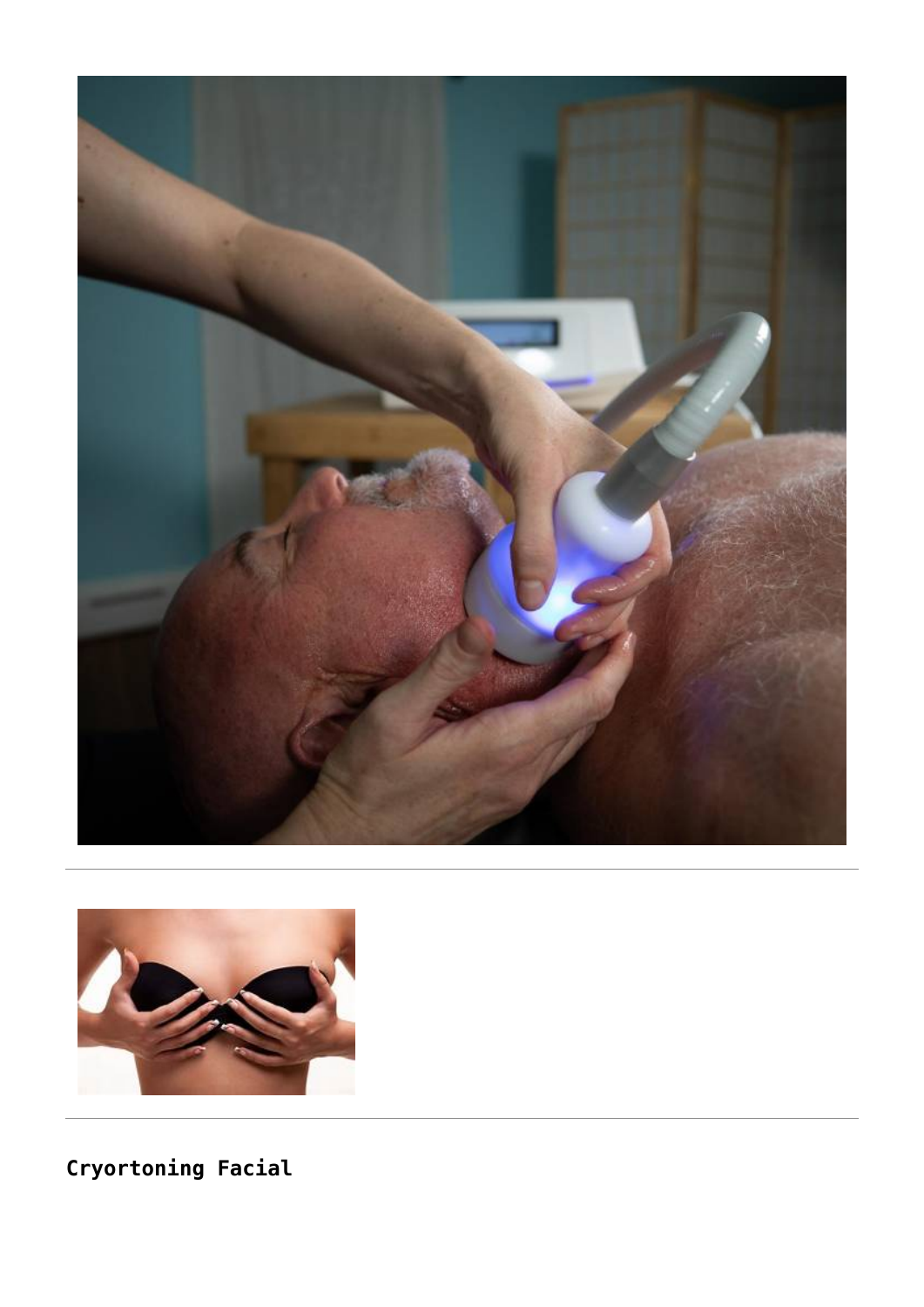\$175

Details **Double Chin Facial**

\$175

Details **Neck & Cleavage Decolletage**

\$260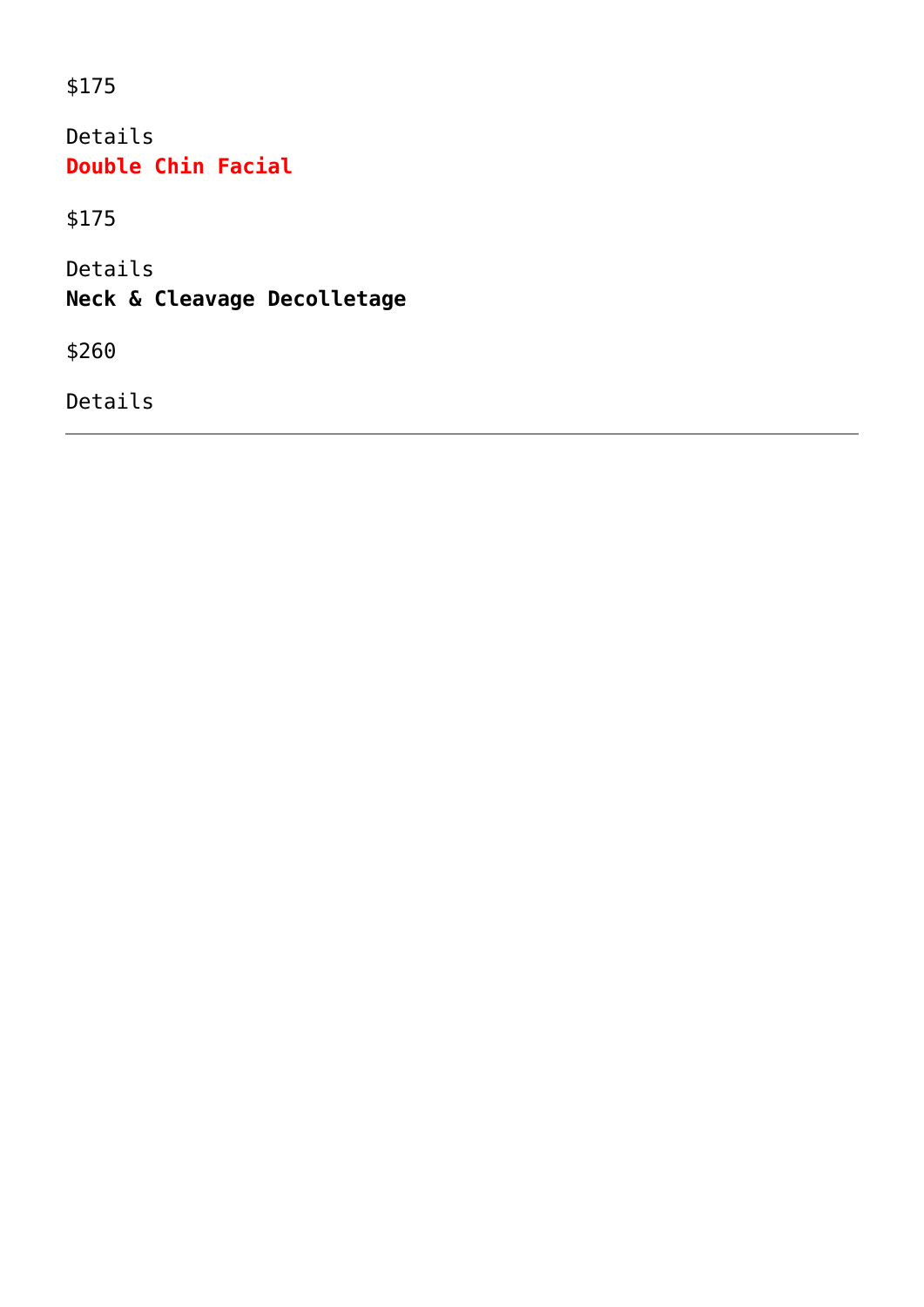# CRYOS <IN CRYO SLIMMING & TONING



## 1<sup>st</sup> TREATMENT

## 5<sup>th</sup> TREATMENT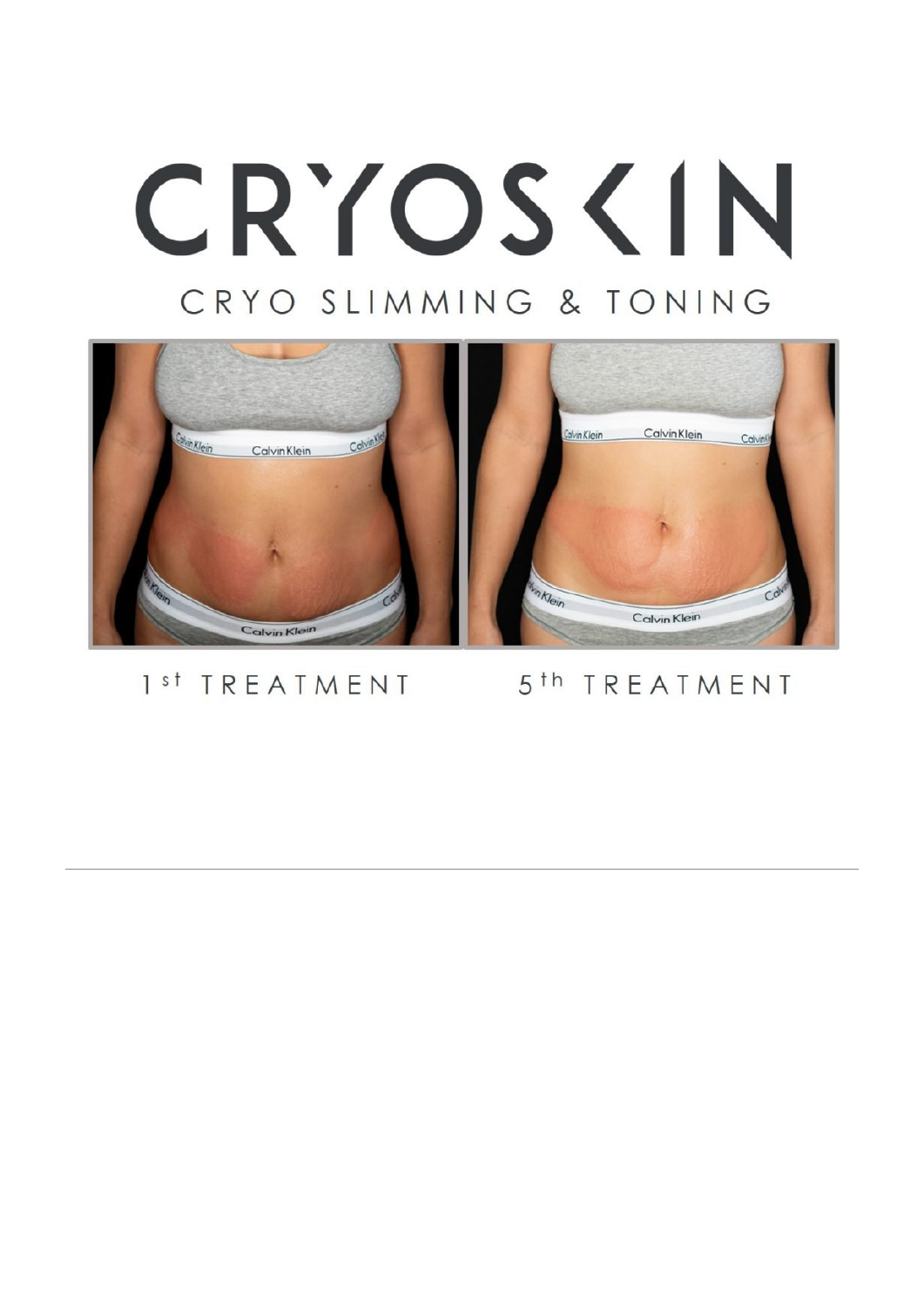



## **Cryoslimming**

\$260

Details **Cryotoning for Aging or Sagging Skin**

\$260

Details **Cryotoning**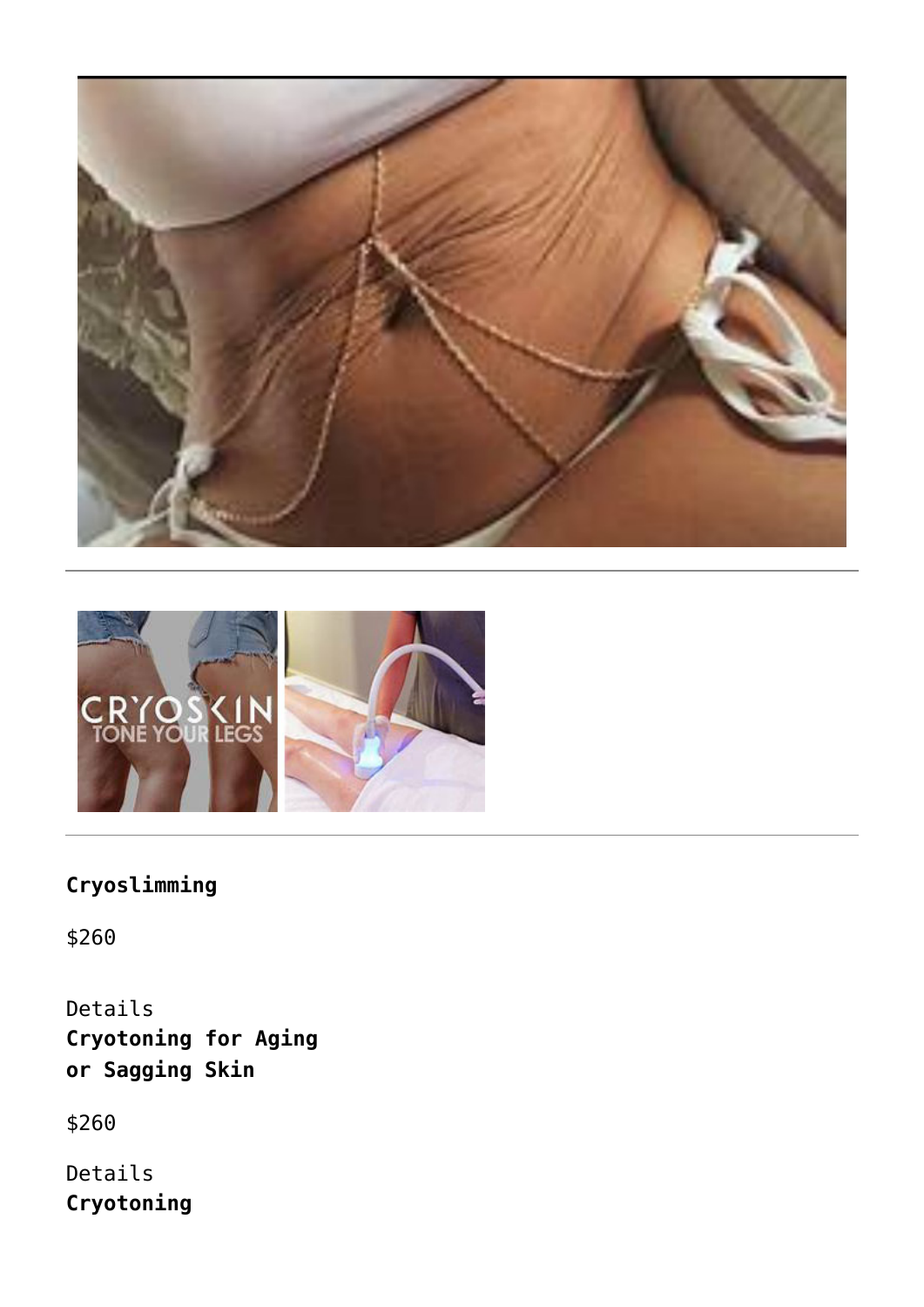\$260

### Details





**Brazilian Butt Lift**

\$260

Details **Infrared Sauna**

Details

## **Coming Soon…….**

**Lymph and Circulation Pressure Massage \$100**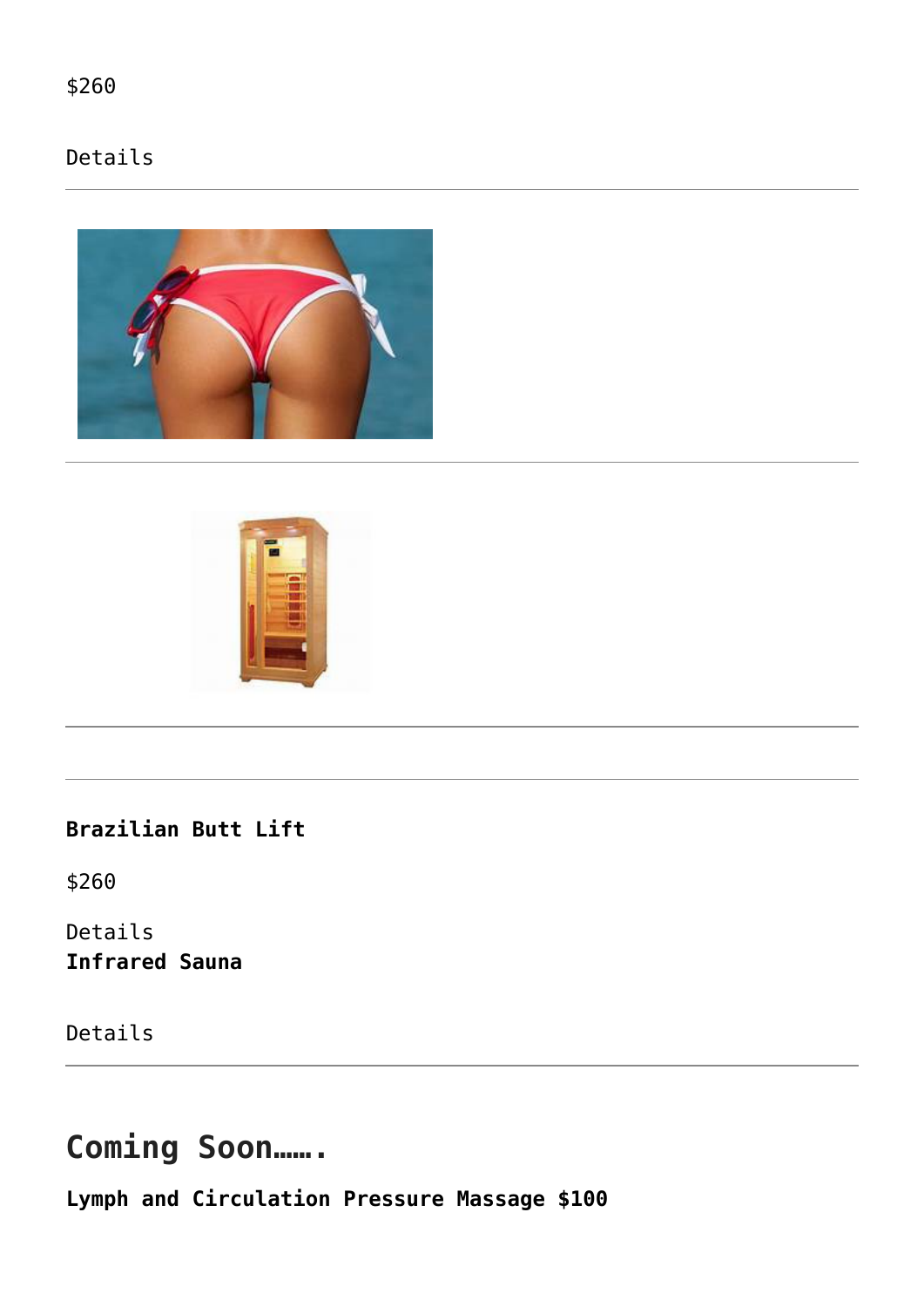Also known as compression therapy or lymphatic drainage. This 40 min. treatment stimulates your lymphatic system by compressing and decompressing a specific part of your body, helping you get rid of toxins and excess fluids. This helps reduce liquid retention, bloating, improve blood circulation and battle cellulite, and process fat more efficiently while being a fast and enjoyable treatment. You will love this treatment!

## **TREATMENTS:**

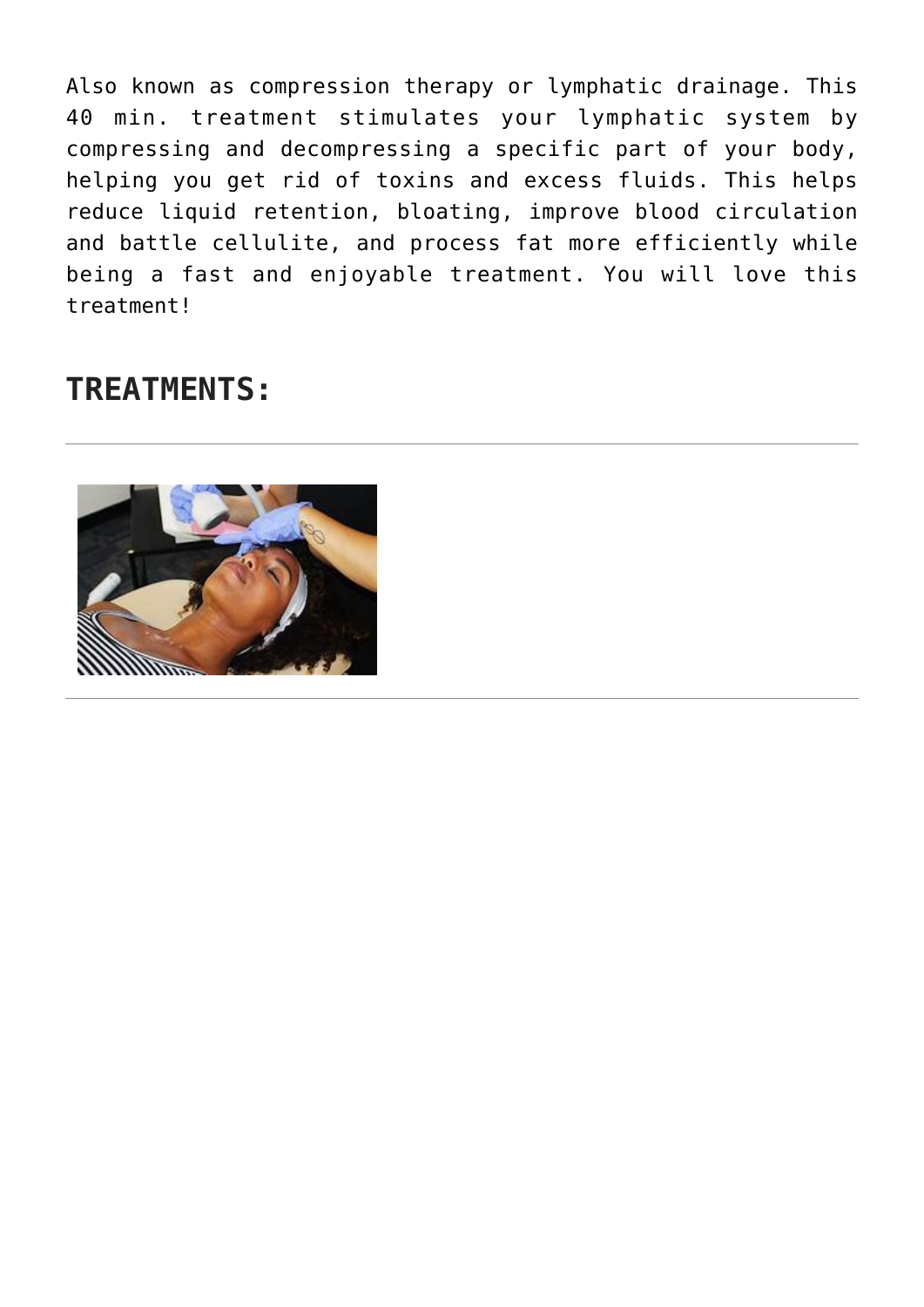

## **Cryortoning Facial**

\$175

Details **Double Chin Facial**

\$175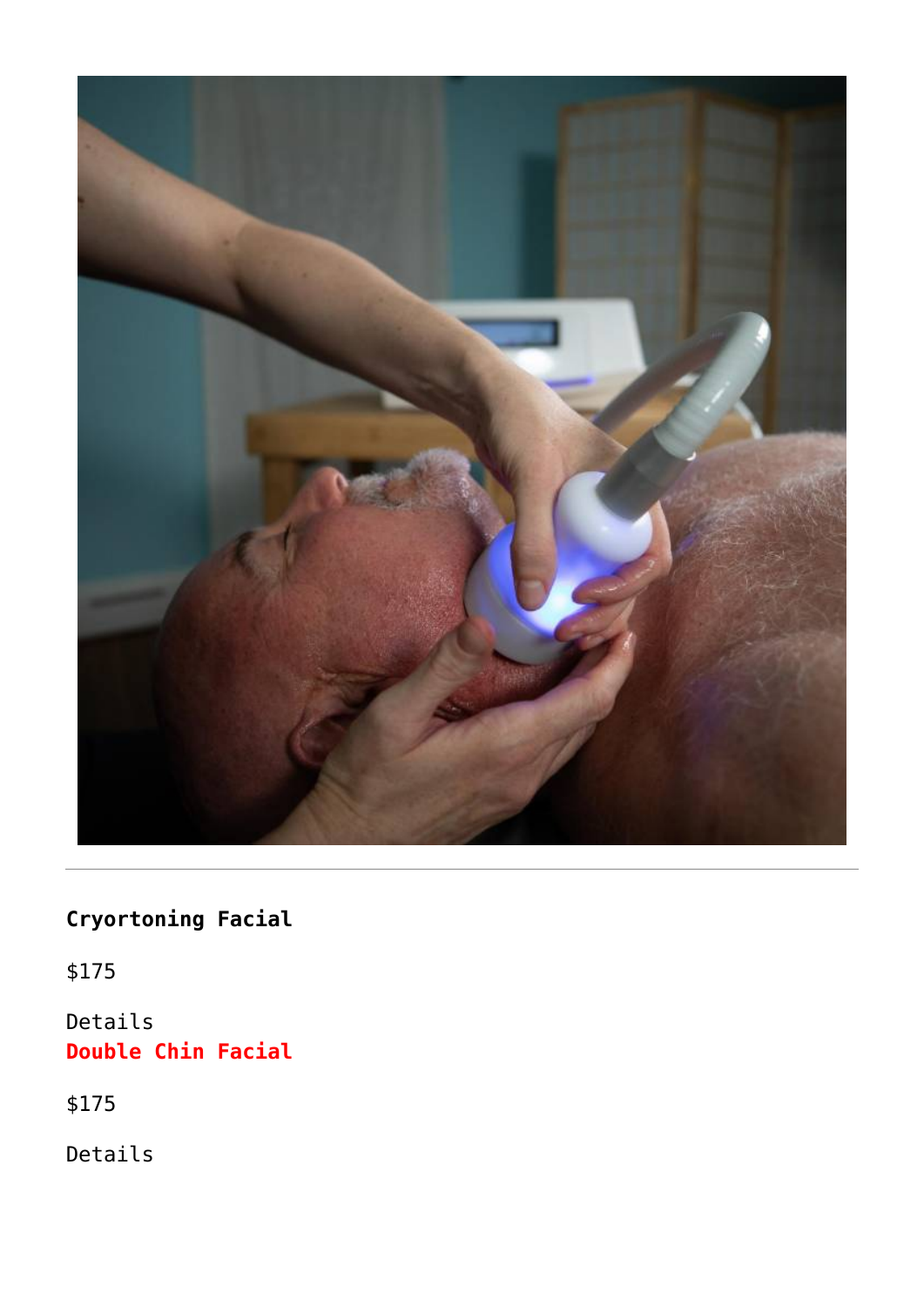

# CRYOS <IN CRYO SLIMMING & TONING



1<sup>st</sup> TREATMENT

5<sup>th</sup> TREATMENT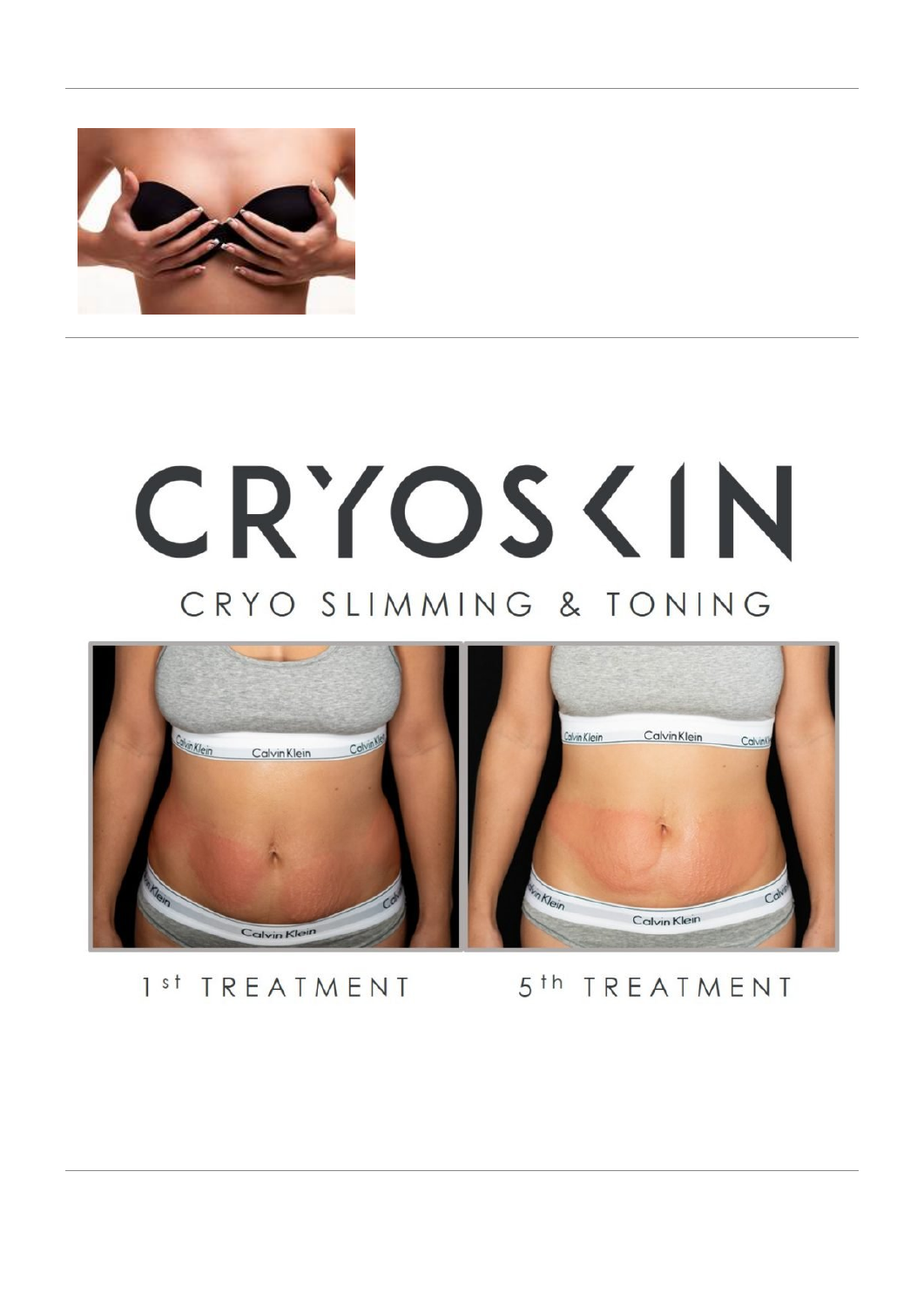## **Neck & Cleavage Decolletage**

\$260

Details **Cryoslimming**

\$260



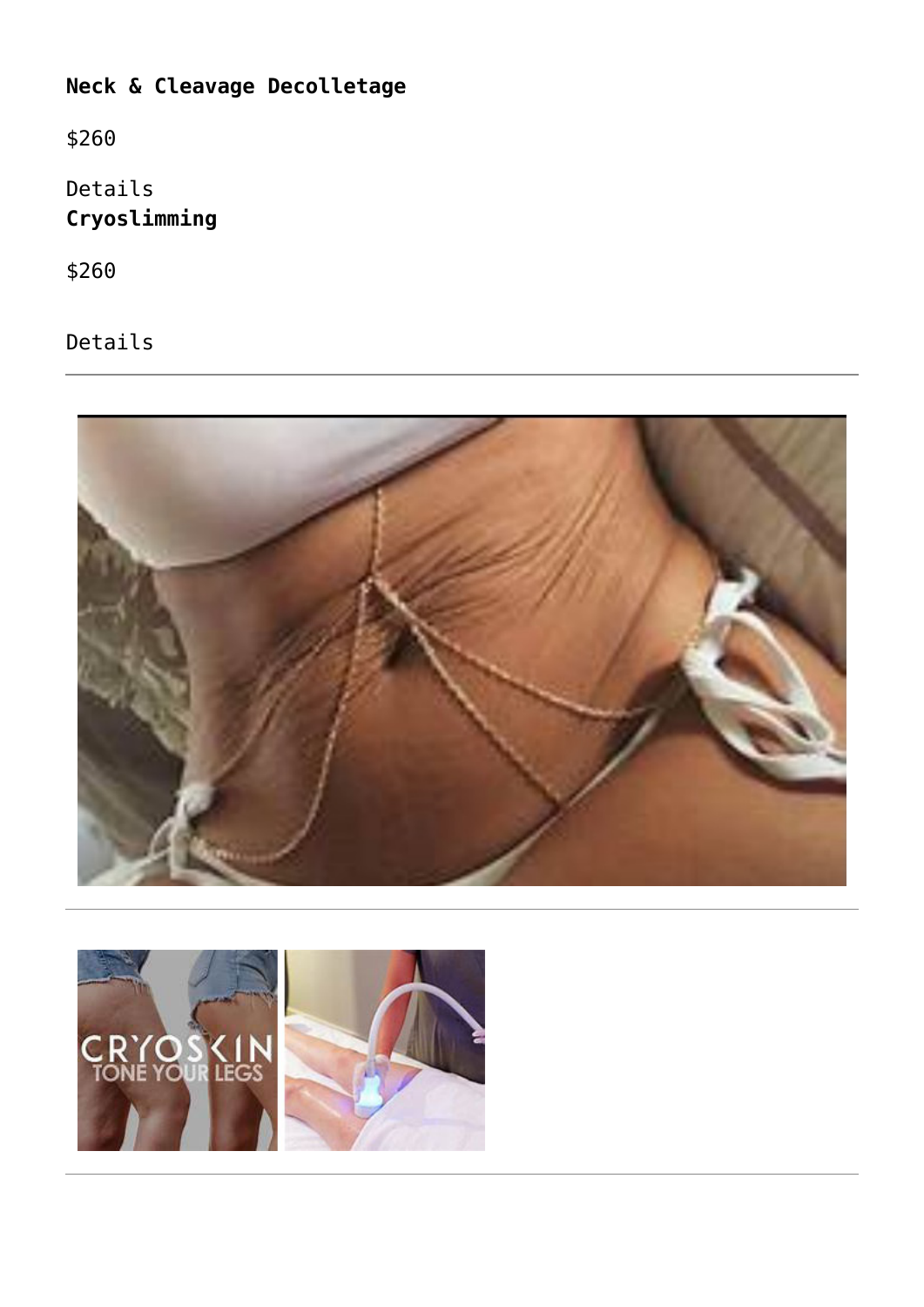**Cryotoning for Aging or Sagging Skin**

\$260

Details **Cryotoning**

\$260

Details





**Brazilian Butt Lift**

\$260

Details **Infrared Sauna**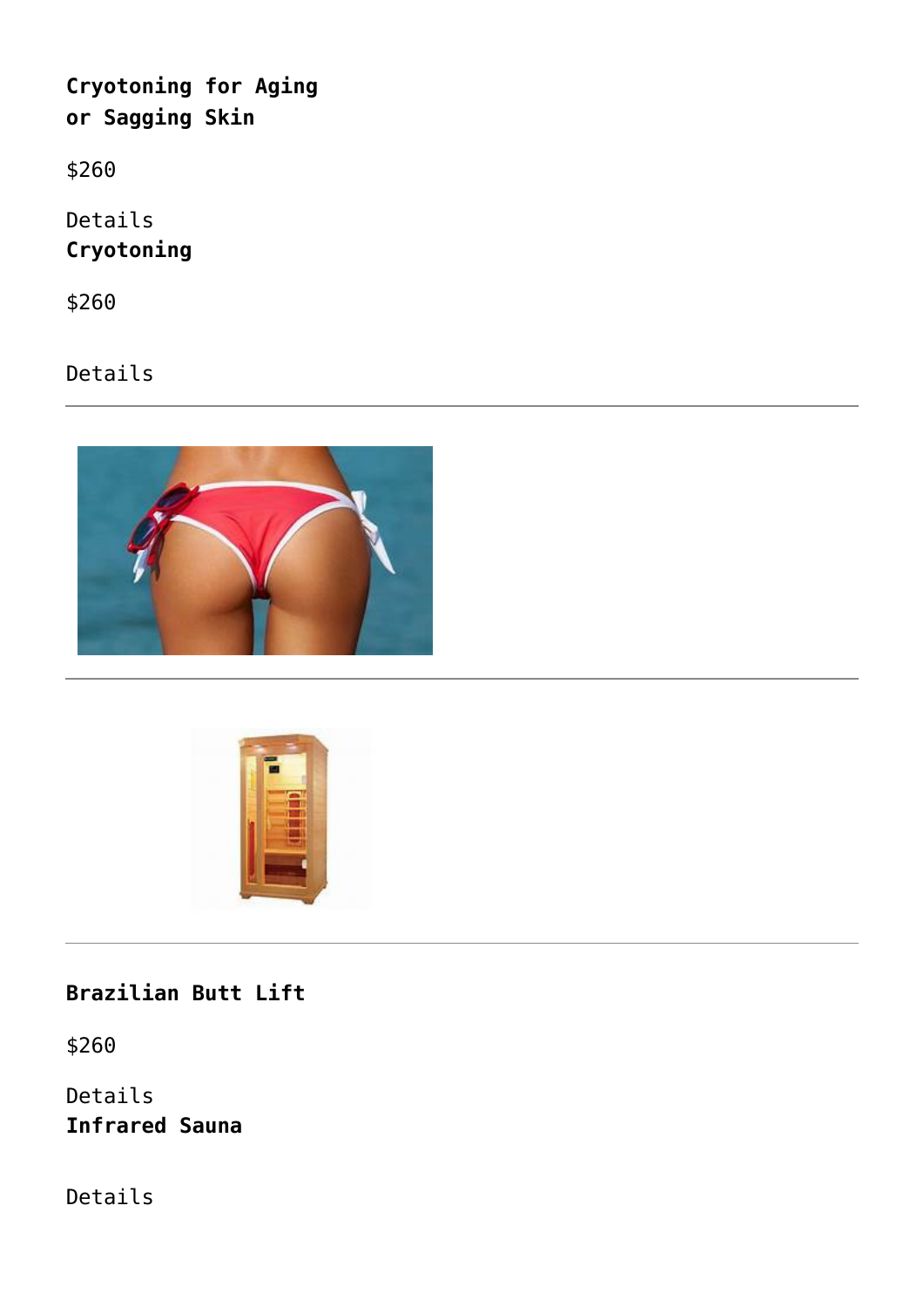## **Coming Soon…….**

#### **Lymph and Circulation Pressure Massage \$100**

Also known as compression therapy or lymphatic drainage. This 40 min. treatment stimulates your lymphatic system by compressing and decompressing a specific part of your body, helping you get rid of toxins and excess fluids. This helps reduce liquid retention, bloating, improve blood circulation and battle cellulite, and process fat more efficiently while being a fast and enjoyable treatment. You will love this treatment!

## **TREATMENTS:**



**Cryortoning Facial**

\$175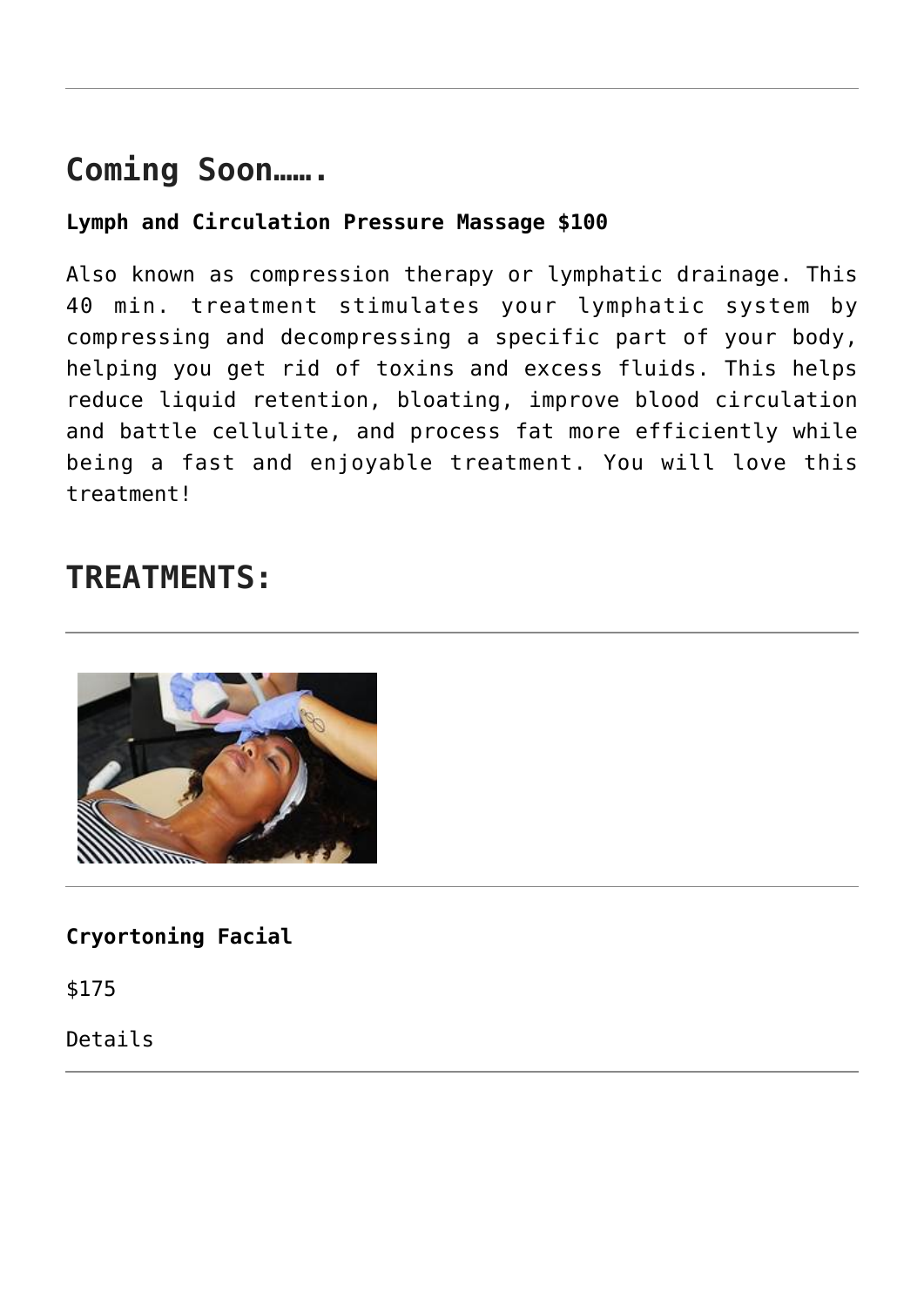

## **Double Chin Facial**

\$175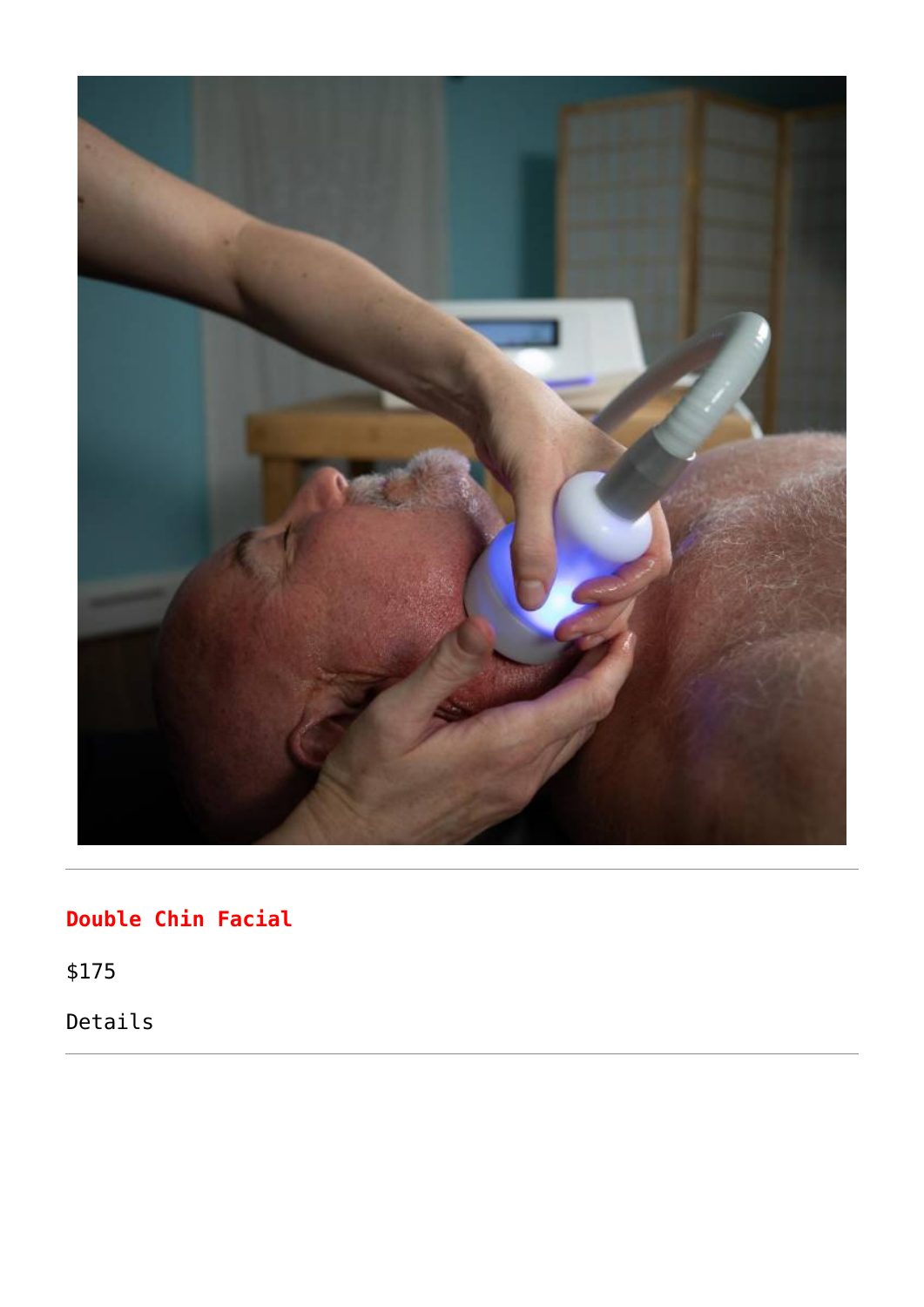

## **Neck & Cleavage Decolletage**

\$260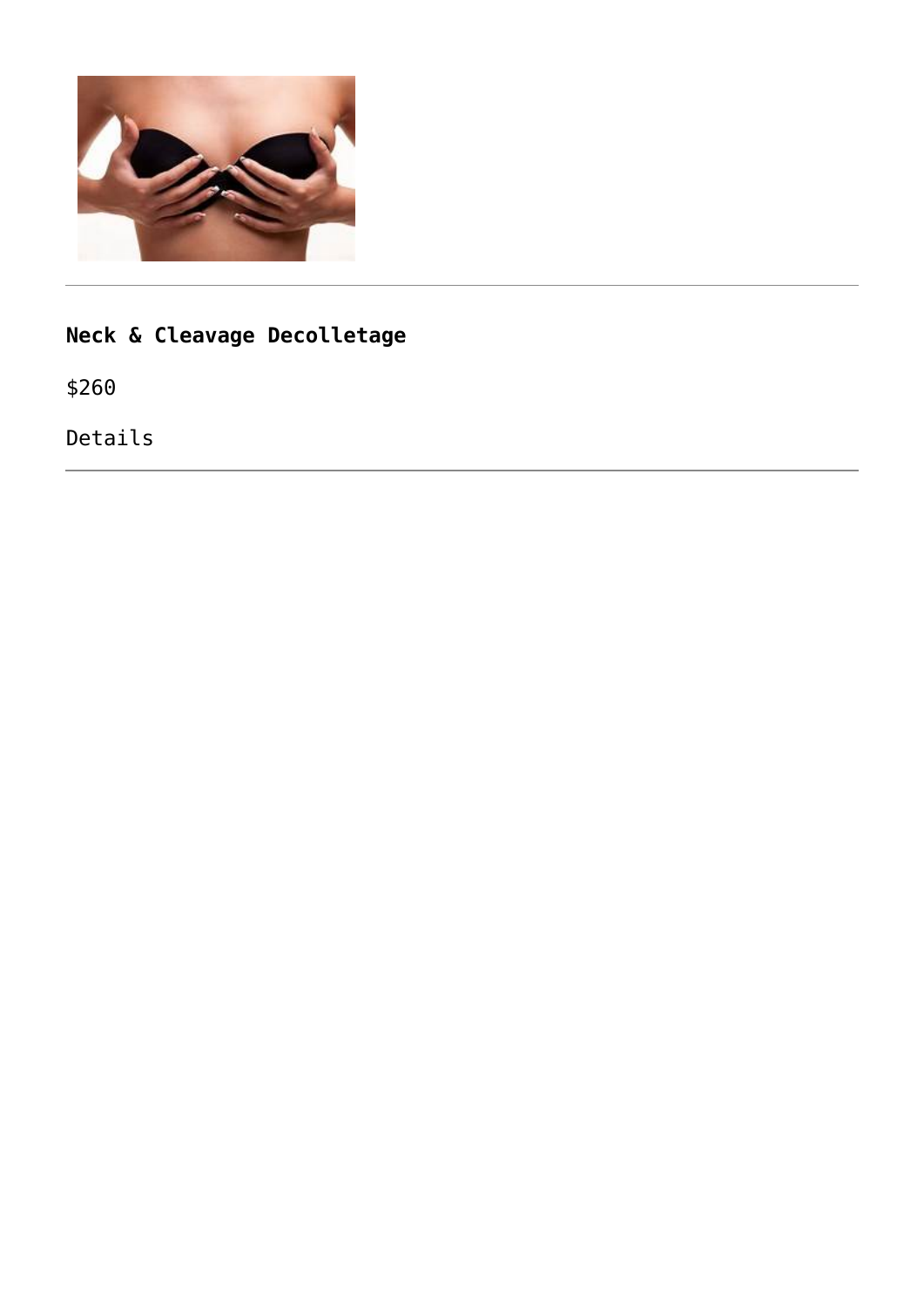# CRYOS <IN CRYO SLIMMING & TONING



### 1<sup>st</sup> TREATMENT

## 5<sup>th</sup> TREATMENT

#### **Cryoslimming**

\$260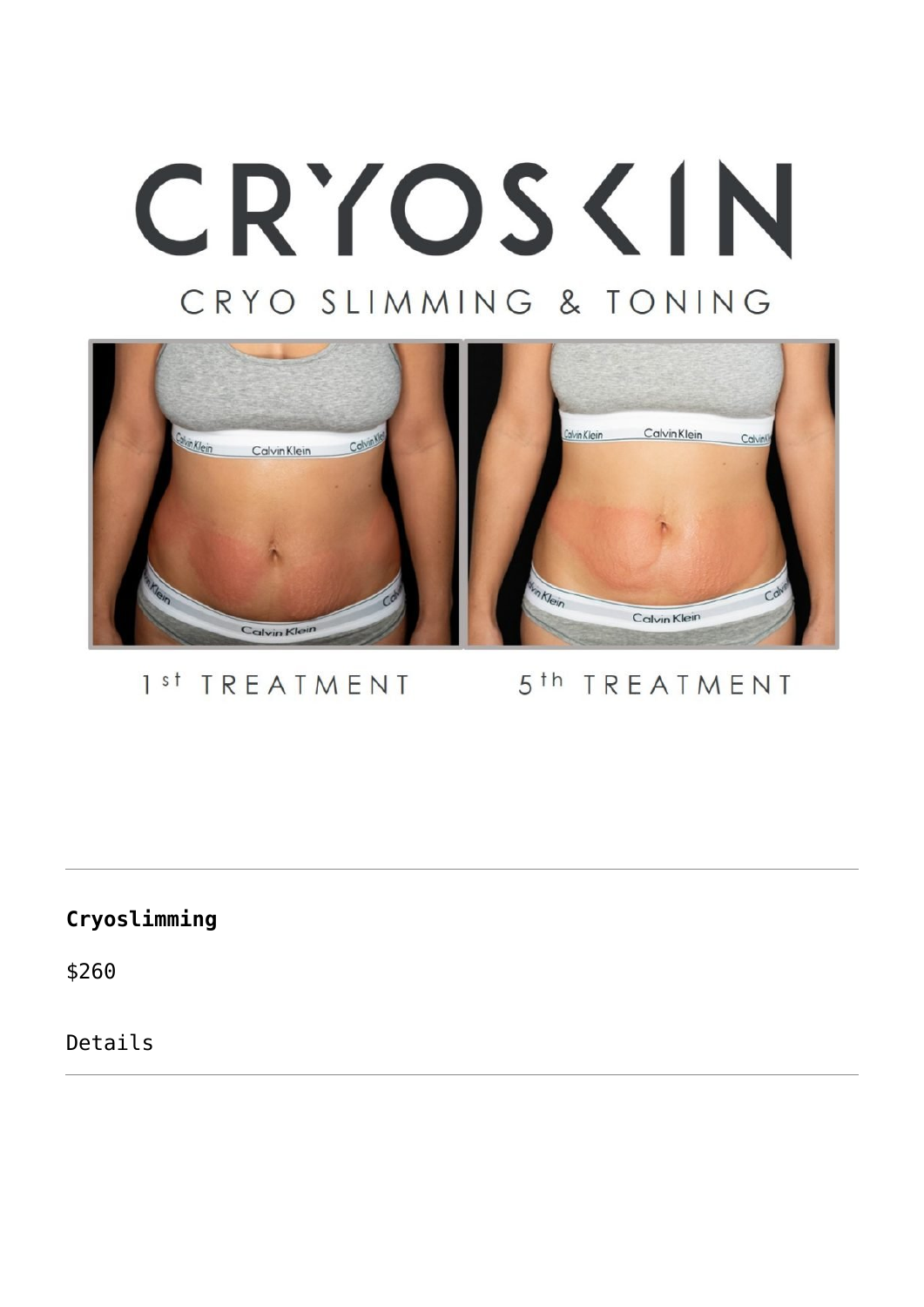

**Cryotoning for Aging or Sagging Skin**

\$260

Details



## **Cryotoning**

\$260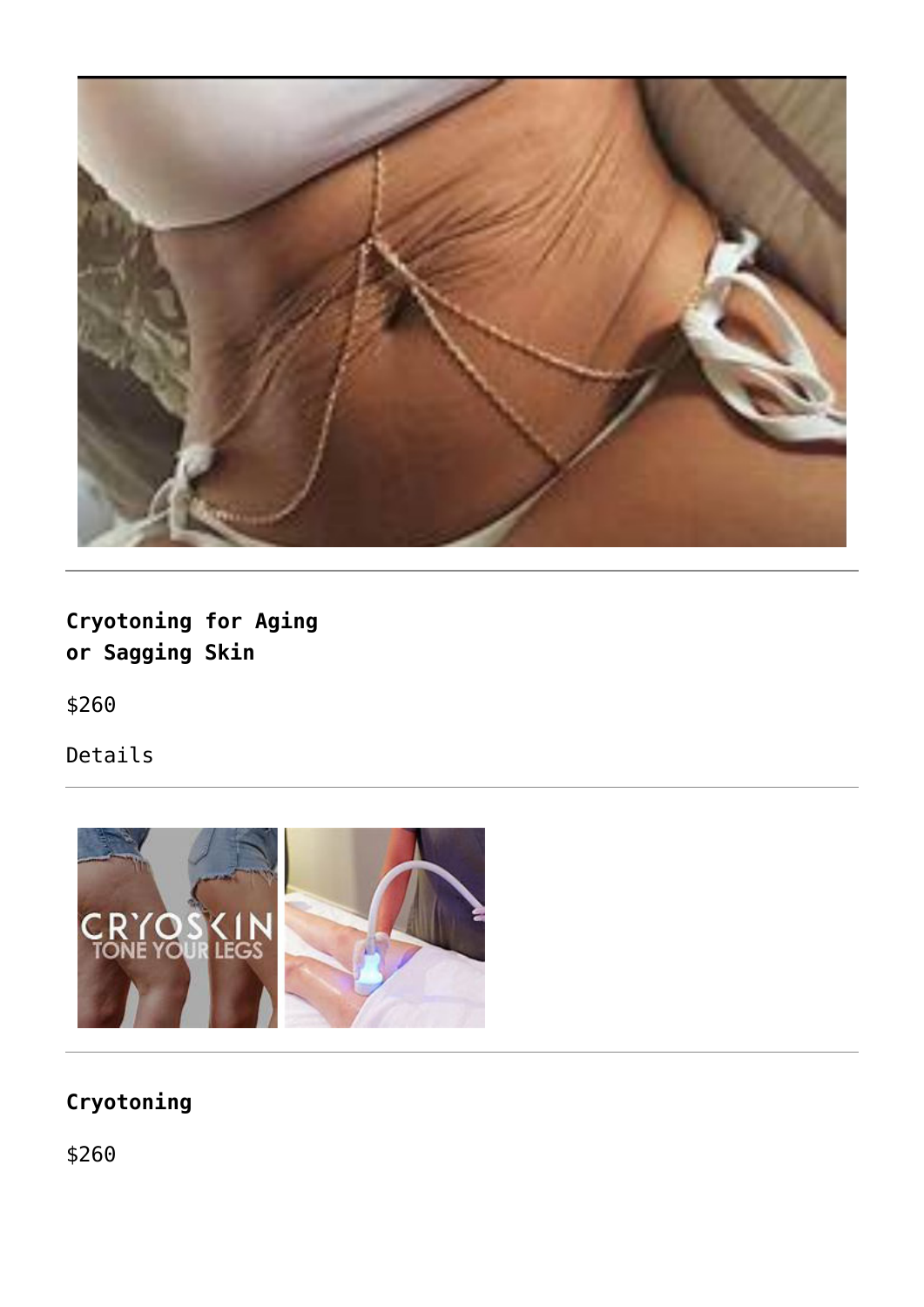### Details



#### **Brazilian Butt Lift**

\$260

Details



#### **Infrared Sauna**

Details

## **Coming Soon…….**

### **Lymph and Circulation Pressure Massage \$100**

Also known as compression therapy or lymphatic drainage. This 40 min. treatment stimulates your lymphatic system by